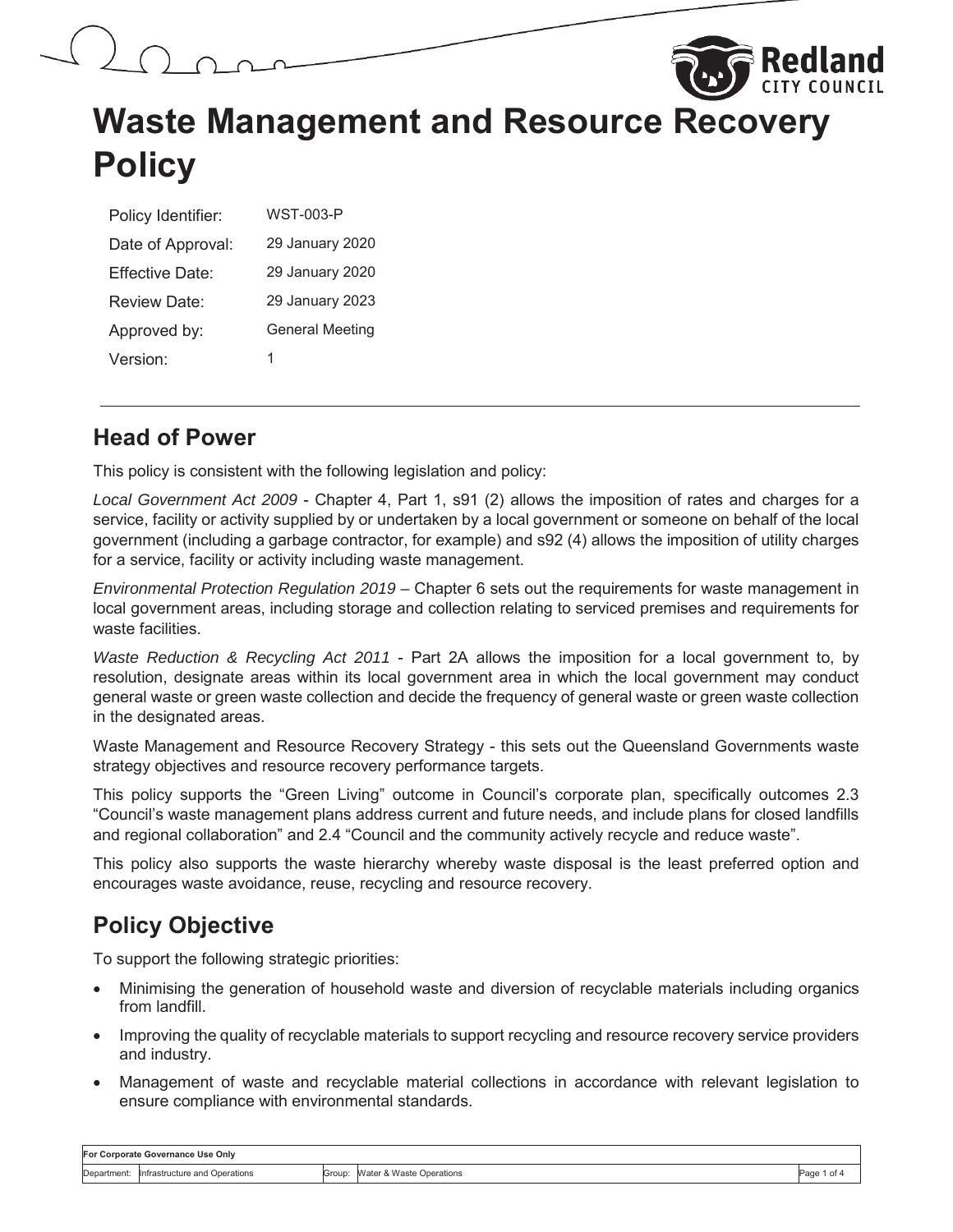

- Oversee the operation, management and maintenance of a network of assets for the receival, segregation and temporary storage of solid waste and recyclable materials generated from domestic and commercial sources.
- Providing advice and guidance to customers to support waste minimisation and resource recovery behaviours.
- Reducing cost pressures on the community for waste management services by investigating innovative and cost effective waste management initiatives.

#### **Policy Statement**

Council is committed to:

- Mandatory waste and recycling, and optional green waste kerbside collection services to domestic premises.
- Waste, recycling and green waste collection services to commercial premises on request.
- Operation and maintenance of a network of waste disposal and resource recovery facilities.
- Waste disposal fee exemptions that are consistent with provisions contained in the Waste Reduction and Recycling Act 2011.
- Waste disposal fee exemptions for community service organisations including but not limited to "not for profit" (NFP) organisations, churches and charities in the Redland City local government area.
- Recovery of the Queensland Government's waste disposal levy on commercial waste collection services and commercial waste disposed at Council's waste disposal and resource recovery facilities.
- Engaging with the community and businesses within the city to improve overall waste management and resource recovery performance and improve sustainability awareness and implementation.

| For Corporate Governance Use Only |                                           |  |                                 |                  |
|-----------------------------------|-------------------------------------------|--|---------------------------------|------------------|
|                                   | Department: Infrastructure and Operations |  | Group: Water & Waste Operations | Page 2 of $\sim$ |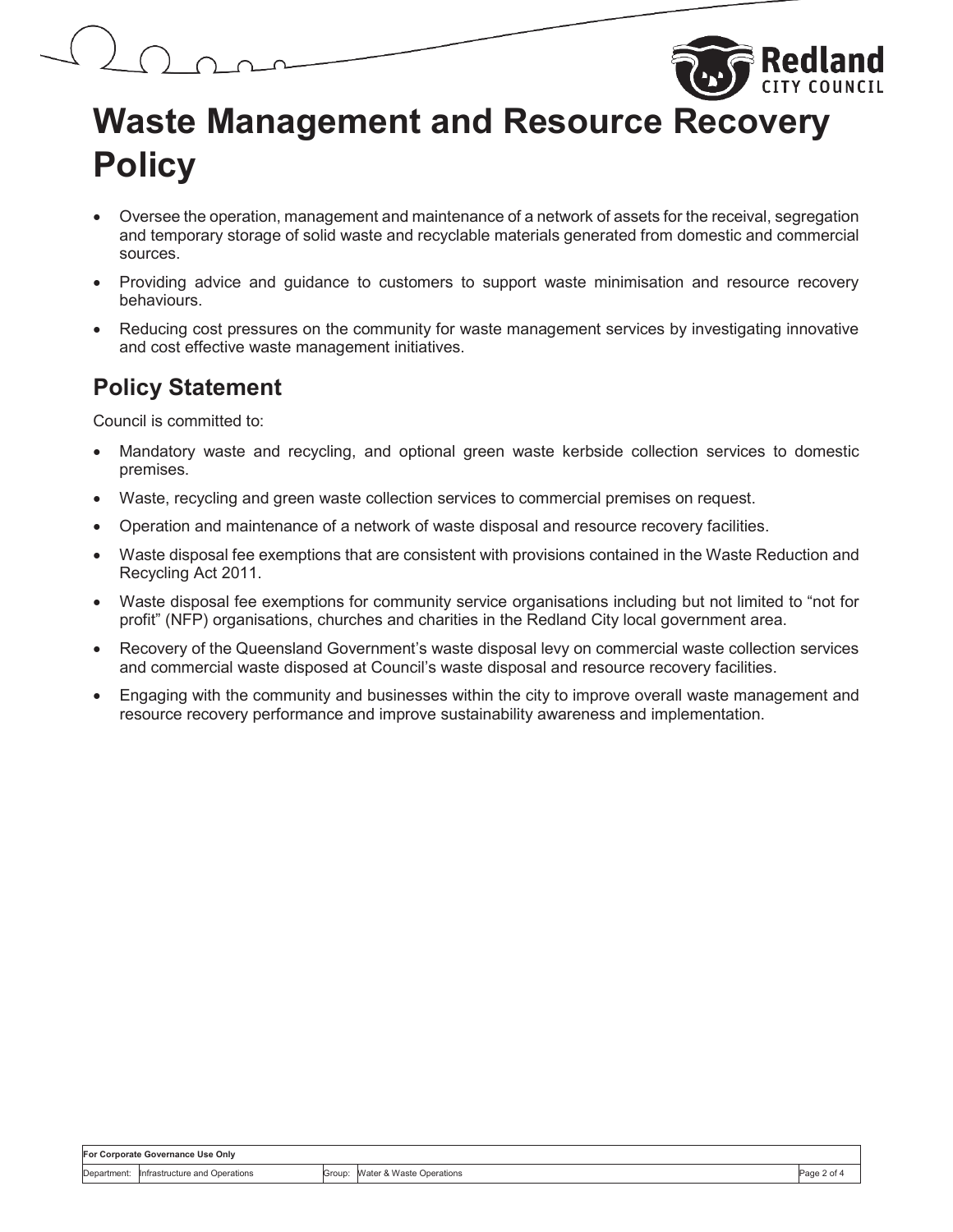

## **Definitions**

The following definitions are extracted from the definitions within the *Environmental Protection Act 1994* and other subordinate legislation.

| Term                       | <b>Definition</b>                                                               |
|----------------------------|---------------------------------------------------------------------------------|
| <b>Commercial premises</b> | Any of the following types of premises:                                         |
|                            | a) A hotel, motel, caravan park, café, food store or canteen.                   |
|                            | An assembly building, institutional building, kindergarten, child minding<br>b) |
|                            | centre, school or other building used for education.                            |
|                            | c) Premises where a sport or game is ordinarily played in public.               |
|                            | An exhibition ground, show ground or racecourse.<br>d)                          |
|                            | An office, shop or other premises where business or work, other than a<br>e)    |
|                            | manufacturing process is carried out.                                           |
| Commercial waste           | Waste generated by a business activity and includes any waste generated or      |
|                            | transported for fee or reward.                                                  |
| Domestic premises          | Means any of the following types of premises:                                   |
|                            | a) A single unit private dwelling.                                              |
|                            | b) Premises containing two or more separate flats, apartments or other          |
|                            | dwelling units.                                                                 |
|                            | A boarding house, hostel, lodging house or guest house.<br>C)                   |
| Domestic waste             | Waste generated by a resident as a result of the ordinary use and occupation    |
|                            | of their home/residential premises.                                             |
| General waste              | General Waste is waste other than regulated or prohibited or recycling waste,   |
|                            | which may be either domestic or commercial.                                     |
| Green waste                | Grass cuttings, trees, bushes, shrubs, tree loppings, or similar matter         |
|                            | produced as a result of the ordinary use or occupation of premises.             |
| Kerbside                   | The edge of a pavement which separates it from the road.                        |
| Recyclable waste           | Clean and inoffensive waste that has the potential to be recycled.              |

### **Associated Documents**

Community Service Obligation Administrative Directive (A196670) Waste, Recycling and Green Waste Collection Services Guideline (A3169645) Exemption of Waste Disposal Fees at Council Waste Transfer Stations Guideline (A196625) Disposal of Waste at Council Waste Transfer Stations Guideline (A3905221)

## **Document Control**

Only Council can approve amendments to this document by resolution of a General Meeting, with the exception of administrative amendments which can be approved by the relevant ELT member. Refer to *Policy Instrument Development Manual* for an explanation on administrative amendments (A4063988).

Any requests to change the content of this document must be forwarded to relevant Service Managers(s).

Approved documents must be submitted to the Corporate Meetings and Registers Team for registration.

| For Corporate Governance Use Only |                               |        |                          |           |
|-----------------------------------|-------------------------------|--------|--------------------------|-----------|
| Department:                       | Infrastructure and Operations | Group: | Water & Waste Operations | Page 3 of |